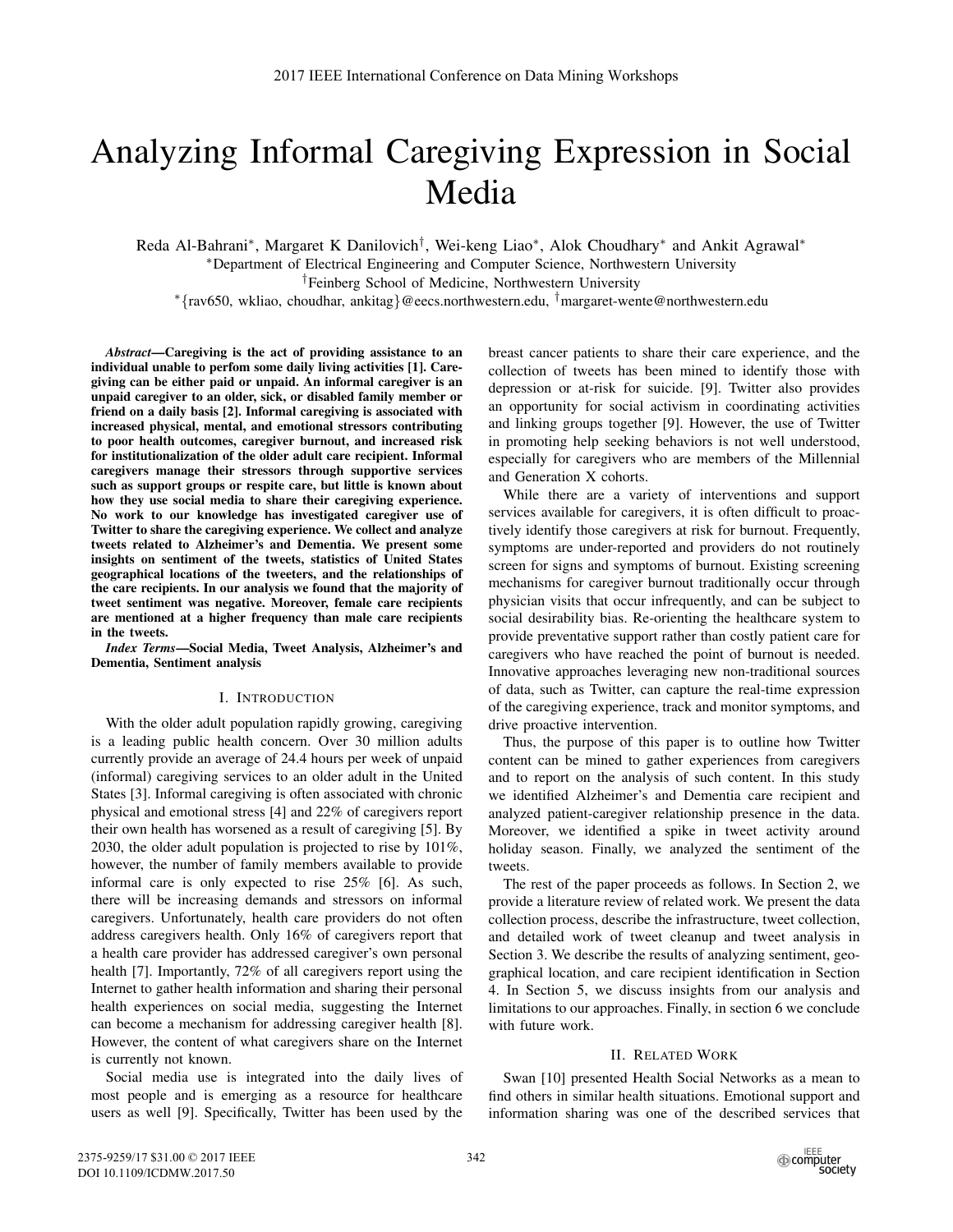these networks provide. Twitter is a social media platform that has been used for surveying and intervening on large groups of people in real time. Due to publicly available tweets, Twitter has been used for health surveillance in conditions such as flu, suicide, and depression.

Lee et al. have successfully developed a real-time flu surveillance system using social media [11], where it was found that the mention of a sore throat on Twitter peaks 3-4 days before mentions of cough and fever, indicating that sore throat tweets are an early sign for a flu outbreak. Another study uses Twitter data to analyze posts of individuals at-risk for suicide. Jashinsky et al. analyzed 1,659,274 tweets over a period of 3 months and identified that Midwestern and Western States had higher suicide tweet activity [12].

Xie et al. [13] were able to detect and track epidemic outbreaks in real-time. They also released a verity of datasets: "Social Media" (e.g., Facebook), discussion forums, and expert blog sites (e.g., USA Today Health blog). An influenza Twitter-based epidemics detection method using Natural Language Processing (NLP) was proposed by Aramaki et al. [14]. They could catch the influenza outbreak with high accuracy, outperforming the state-of-the-art Google method at the time. Many papers have used Twitter as a platform to predict disease outbreaks [15]–[18].

#### III. DATA COLLECTION

A set of initial keywords were identified from the literature to represent Alzheimer's and dementia, the difficulties associated with caregiving, and relationships between caregivers and care recipients. After examining a sample tweets and analyzing their content a decision was made to cluster the keywords into three separate groups: people, condition, and Alzheimer's and Dementia terms. Figure 1 shows how links between these groups informed our selection of keyword sets to track on Twitter. Words were combined from each pair of sets and formed search terms to track using Twitter's Application Program Interface (API) [19]. Focusing on tracking caregiver tweets, the data collection process consists of the following steps. A general overview is presented in Figure 2.

- 1) We handcrafted a set of initial key words to track on twitter based on keywords identified through clinical expertise.
- 2) Through the Twitter API, we collect tweets that contain the keywords. The Twitter API provides us with a sample, a random selection of tweets, about 1% of all tweets. By carefully selecting the tracking key words one may actually receive a majority of the tweets, if not all of them, as long as they account for less than roughly 1% of the tweets at a given time.
- 3) The collected tweets by the Python program are then stored in a MySQL database for further analysis.
- 4) Each downloaded tweet contains information, such as user location, verified status,time stamp, in addition to the tweet contents. The metadata and contents of tweets are extracted from the raw format and stored in the database.



Fig. 1. The process of creating meaningful keywords to track to capture tweets related to informal caregiving.

- 5) We monitored the number of tweets collected per set of tracked words.
- 6) With the help of clinical expertise we refined the set of tracked words to download more tweets. The goal of this step is to have a general enough set of words to cover as much as we can without missing words or phrases that we are interested in tracking.
- 7) We repeated steps 4 and 5 every couple of months. These two steps are important; they help us include new words and avoid words that result in unrelated tweets.
- 8) We ran data collection for a 12 month period between January 1, 2016 and December 31, 2016

#### *A. Data Cleanup*

Duplicate tweets were removed from the dataset. Meta-data of the tweets was parsed to obtain location information. To get users locations the self-stated locations were used for the US only. From the meta-data we obtained the state information. In cases where the location information was not obvious, we resorted to reverse geo-coding using Nominatim. Nominatim is an OpenStreetMap search engine. After identifying to which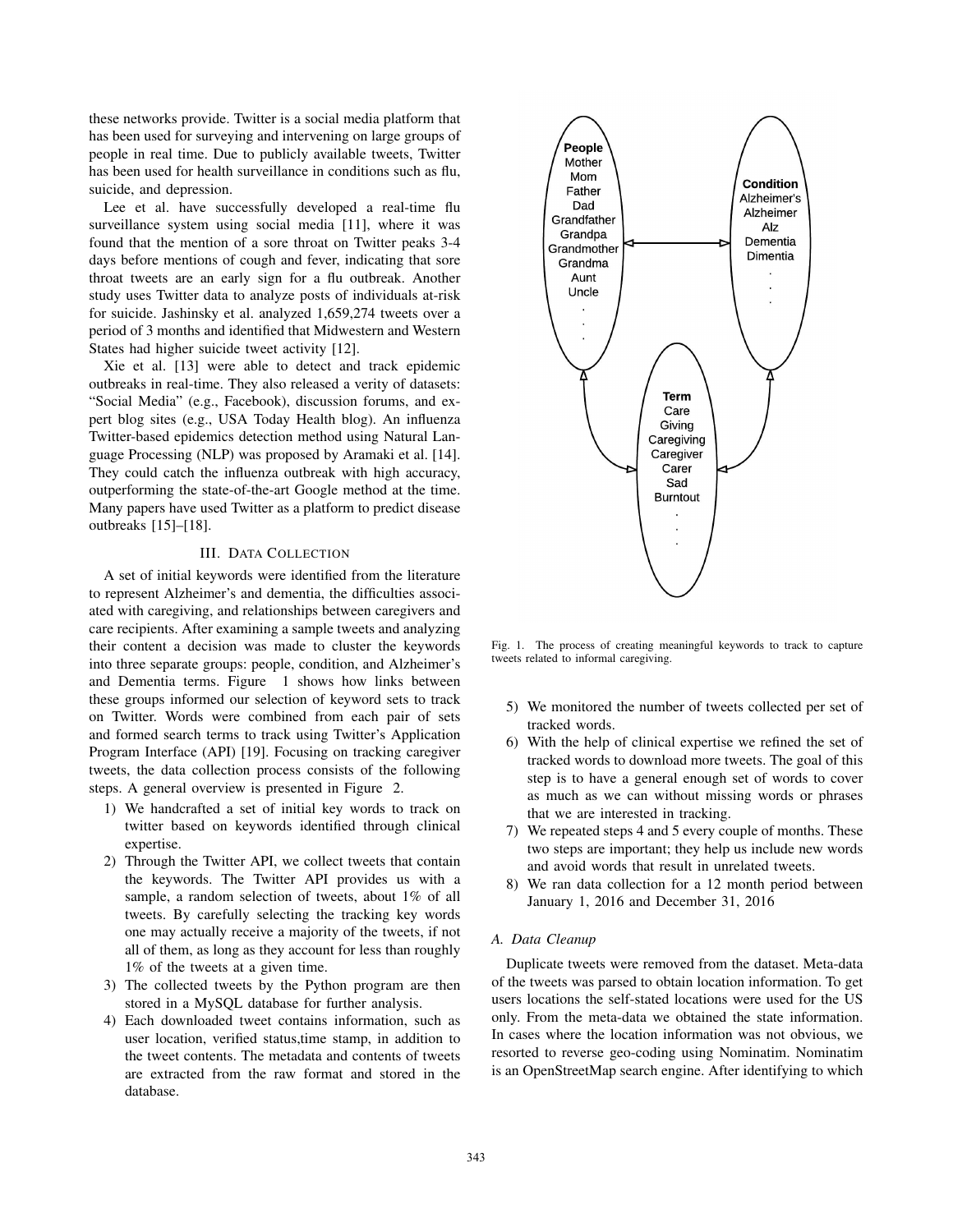

Fig. 2. The process flow of identifying track words, obtaining tweets, and refining the set of words used to extract tweets

TABLE I EXAMPLES OF REVERSE SEARCHED LOCATIONS IN THE US

| Location                                       | State Code |
|------------------------------------------------|------------|
| Phoenix Sky Harbor International Airport (PHX) | AZ.        |
| Seattle-Tacoma International Airport (SEA)     | WA         |
| The Columbia Restaurant                        | FL.        |
| Atlanta Tech Village                           | GA         |

state does the location belong to we store the data in the database. Examples of some reverse searched locations are shown in Table I.

#### *B. Template matching to Reduce Noise*

A total of 3,000,530 tweets were collected for the calendar year of 2016. Despite these tweets matching the Twitter keyword search, much of these tweets were noise. This is due to matching sets of keywords that cover a broad range of meaning specifically combinations of keywords between the People and Term sets (see Figure 1). Templates relevant to this study were applied to match tweets of interest. Tweets of interest have keywords such as: ("my","i'm", or "am") and ("alzheimer", or "dementia") in the same tweet. Tweets with URLs were mostly job postings or article retweets, a decision was made to have them excluded from this study. From here onward the set resulting from applying these templates will be referred to as the filtered tweets set.

# IV. METHODOLOGY USED FOR DATA ANALYSIS

## *A. Sentiment Analysis*

Sentiment analysis is the process of extracting opinions expressed in text. Most commonly categorizing text in 3 categories: negative, neutral, or positive. This task becomes complicated with shorter text without knowledge of the context. In this study we randomly sampled a subset of 200 tweets, then we had these tweets hand labeled by three different people. Labels were assigned based on majority vote. There were no consensus for 7 votes out of the 200 tweets and there was agreement on 71 tweets out of the 200. These hand labeled tweets were used for validation purposes<sup>1</sup>. The following two tweets are examples of tweets where no consensus was reached.

- 1) "so I was going to take the dog w me to my parents , but Dad has dementia & thinks every1 has murderous intent. And the dog actually DOES."
- 2) "As my grandpas dementia gets worse my grandma has to give him extra attention with everything. Sometimes she's good about it."

We considered two approaches for predicting the sentiment of the tweets in our study. The first approach is a simple keyword based strategy, where we scored the tweet by counting the number of negative and positive words that appeared in the tweet. In the second approach we consumed the Sentiment140 API to analyze the tweets. Sentiment140 is a machine learning approach using distant supervision based on the work of Go et al. [20].

# *B. Informal Care Recipient Identification*

We devised an approach that utilizes part-of-speech to identify the care recipients in the tweets. We used a pretrained SyntaxNet model, Parsey McParseface, for part-ofspeech (POS) tagging. SyntaxNet is a Natural Language Processing neural-network framework based on TensorFlow [21]. We identify care recipients by following a simple approach of tracking pronouns followed by nouns and nouns followed by verbs, and then inspecting the surrounding words. Table II shows an example of SyntaxNet output.

Note that these can include additional 'people' terms than the ones we started off (depicted in Figure 1), since these are automatically identified from the collected tweets using part-of-speech tagging. Figure 3 shows the top five care recipients. We found that users use different forms for the same relationship, for instance grandma and grandmother. This deems identifying care recipients a hard task. In the Figure, we total the top ten recipient by gender and represent female by red and male by blue.

## *C. Descriptive Statistics*

During 2016 we collected 3,006,975 unique tweets generated by 1,697,050 distinct Twitter users. Figure 4 shows daily activity for all tweets versus filtered tweets for the 12

<sup>&</sup>lt;sup>1</sup>These hand labeled tweets can be found at https://github.com/ralbahra/ informal\_caregiving\_tweets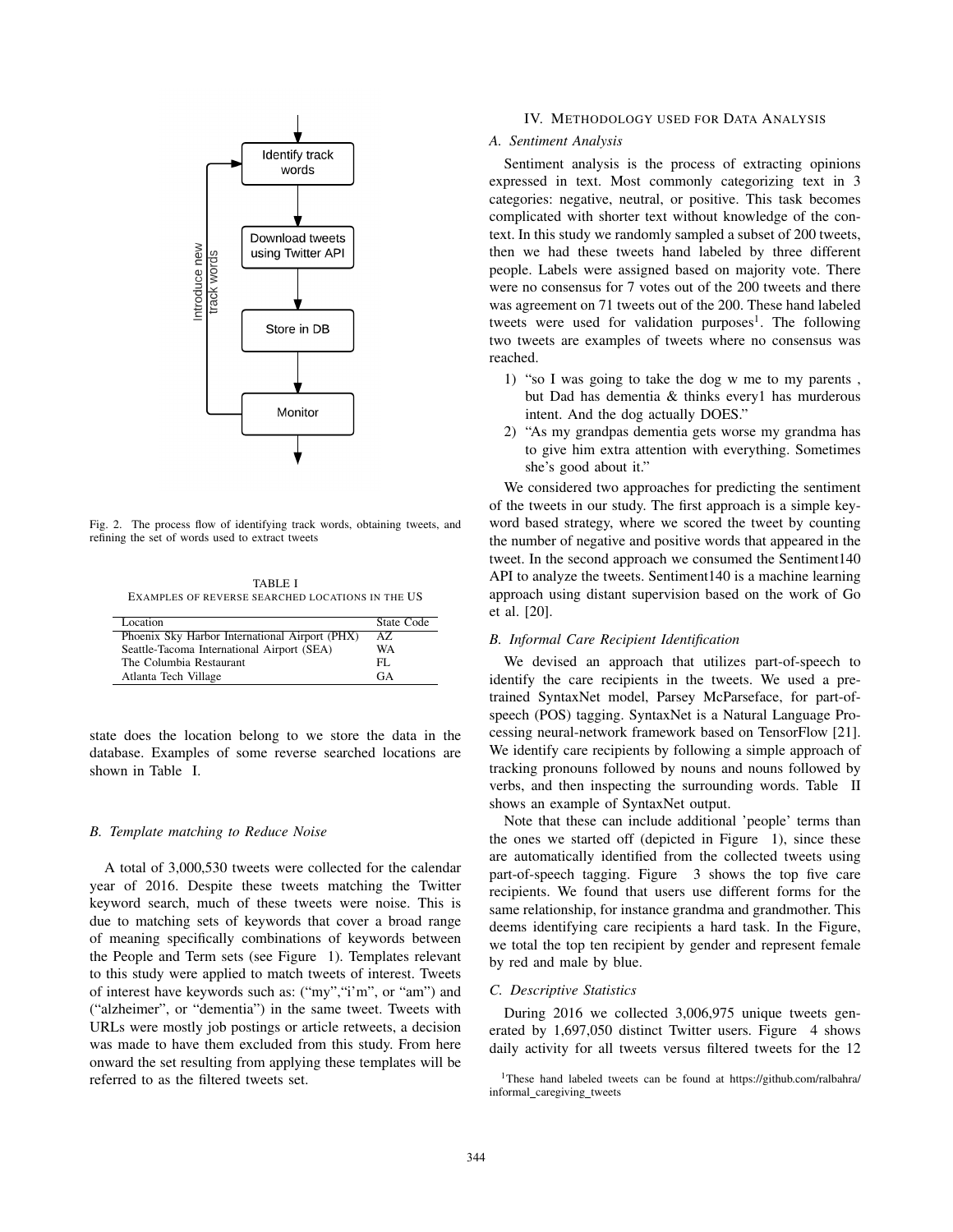

Fig. 3. The left barchart shows the different relationship forms present in the tweets for example mum, mom, mother are all referring to the same relationship. Also, it shows the gender of the recipient ratio. The barchart on the left presents the collapsed relationships.

TABLE II SYNTAXNET PART OF SPEECH TAGING FOR: @USER MY MOM HAS ADVANCED ALZHEIMER'S DISEASE AND CAREGIVING IS A REAL MAZE. I THINK THEY SHOULD TEACH SOME BASICS IN COLLEGE. BLESSINGS

| 1                       | $^{\copyright}$ | <b>ADP</b>  | IN         | 6            | prep        |
|-------------------------|-----------------|-------------|------------|--------------|-------------|
| $\overline{\mathbf{c}}$ | user            | ADJ         | JJR        | 1            | pobj        |
| 3                       | my              | <b>PRON</b> | PRP\$      | 4            | poss        |
| 4                       | mom             | <b>NOUN</b> | <b>NN</b>  | 6            | nsubj       |
| 5                       | has             | <b>VERB</b> | <b>VBZ</b> | 6            | aux         |
| 6                       | advanced        | <b>VERB</b> | <b>VBN</b> | 7            | amod        |
| 7                       | alzheimer       | <b>NOUN</b> | <b>NN</b>  | 9            | poss        |
| 8                       | 's              | <b>PRT</b>  | POS        | 7            | possessive  |
| 9                       | disease         | <b>NOUN</b> | NN         | 15           | nsubj       |
| 10                      | and             | <b>CONJ</b> | CC         | 9            | cc          |
| 11                      | caregiving      | <b>NOUN</b> | NN         | 9            | conj        |
| 12                      | is              | <b>VERB</b> | <b>VBZ</b> | 15           | cop         |
| 13                      | a               | DET         | DT         | 15           | det         |
| 14                      | real            | ADJ         | JJ         | 15           | amod        |
| 15                      | maze.           | <b>NOUN</b> | <b>NN</b>  | $\mathbf{0}$ | <b>ROOT</b> |
| 16                      | T               | <b>PRON</b> | PRP        | 17           | nsubj       |
| 17                      | think           | <b>VERB</b> | VBP        | 15           | rcmod       |
| 18                      | they            | <b>PRON</b> | PRP        | 20           | nsubj       |
| 19                      | should          | <b>VERB</b> | <b>MD</b>  | 20           | aux         |
| 20                      | teach           | <b>VERB</b> | VB         | 177          | ccomp       |
| 21                      | some            | DET         | DT         | 227          | det         |
| 22                      | basics          | <b>NOUN</b> | <b>NNS</b> | 20           | dobj        |
| 23                      | in              | ADP         | IN         | 20           | prep        |
| 24                      | college.        | <b>NOUN</b> | <b>NN</b>  | 25           | nn          |
| 25                      | blessings       | <b>NOUN</b> | <b>NNS</b> | 23           | pobj        |

month period between January 1, 2016 and December 31, 2016. There have been a few short periods where our tweet collection process failed due to unplanned server shutdowns and several problems (May 30, July 13-14 , July 18-20, August 5-6, and October 22-24). By looking at the collected tweets we found that a small subset of these tweets have geographical information. We identify 178 different countries. The United States of America alone has 87,854 tweets which include geographical information. In Section 4.4 we focus on tweets generated within the United States of America.

## *D. Tweets within The US*

In our study we mainly focused on tweets within the United States of America. By looking at both the full and filtered tweet sets we found 87,854 and 364 containing geographical information. 3% of the full set of tweets have US locations, while the filtered set has 5%. Figures 5 and 6 show the un-filtered and filtered tweet counts per state respectively. These counts are by condition: the red bars represent Dementia counts and the blue bars represent Alzheimer's.

The tweets were also analyzed based on State tweet activity. Figures 7 and 8 show tweet counts per state and tweet activity normalized by state population (These population estimates are from July 1, 2016 [22])

## *E. Sentiment*

We present the sentiment results from two approaches: keyword and Sentiment140. Tables III and IV present sentiment of the filtered set of tweets and the hand labeled set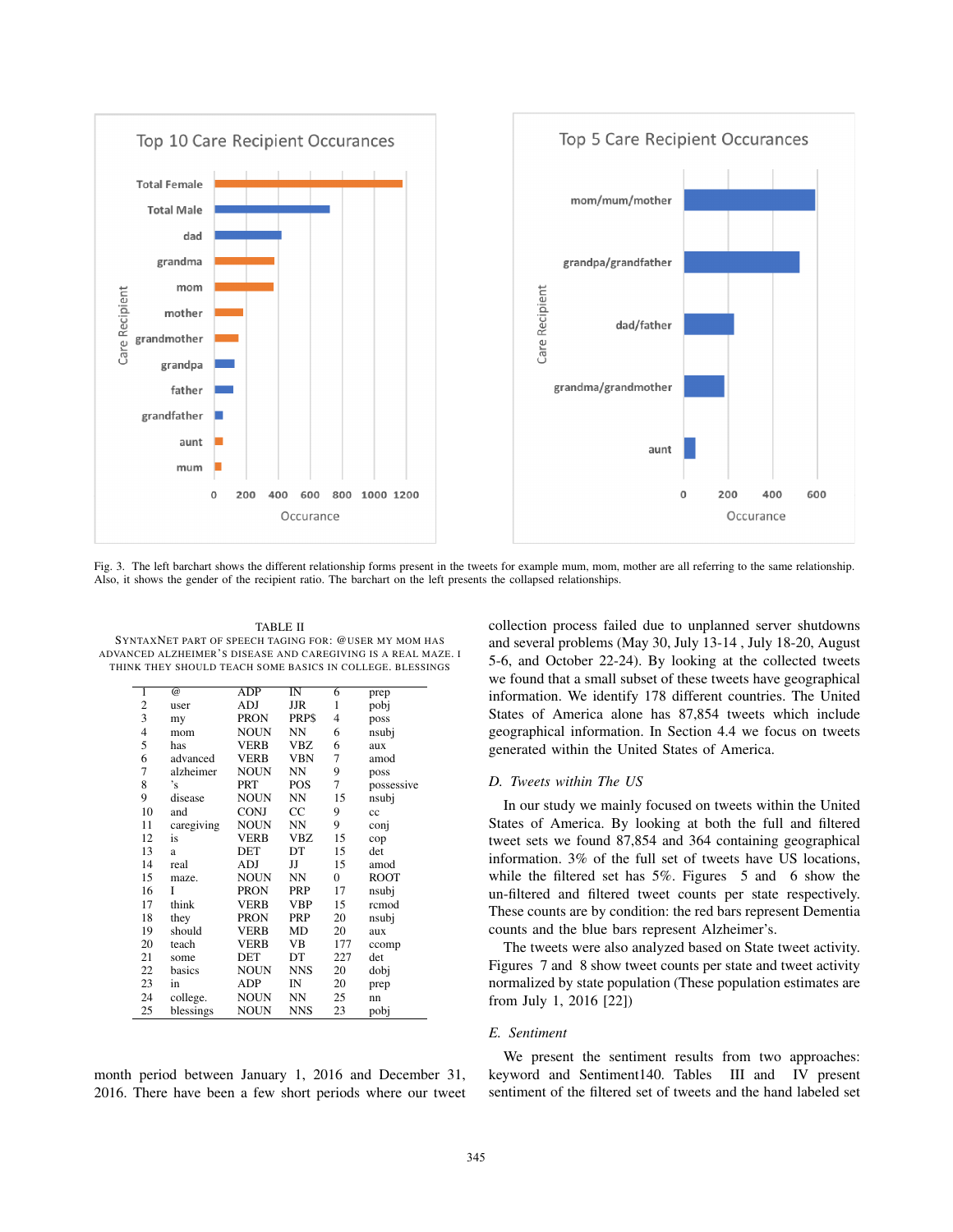

Fig. 4. Daily tweet count of all tweets vs. filtered tweets (the left axis is for tweets and the right axis is for filtered tweets).



Fig. 5. Tweet counts broken down by state. Across all states Alzheimer's is tweeted more than Dementia

of tweets respectively. A confusion matrix for the hand labeled sentiment and the sentiment obtained by Sentiment140 API is presented in Table V.

TABLE III SENTIMENT RESULTS OF THE KEYWORD APPROACH AND SENTIMENT140.COM ON THE FILTERED SET OF TWEETS.

| Sentiment | Keyword        | Sentiment140                |
|-----------|----------------|-----------------------------|
| Negative  | 2,896 (38.45%) | $3,7\overline{11}$ (49.27%) |
| Neutral   | 2,825 (37.51%) | 2,713 (36.02%)              |
| Positive  | 1,811 (24.04%) | $1,108$ $(14.71\%)$         |

# V. DISCUSSION

# *A. Insights*

We discover the following interesting insights from analyzing the collected tweets.

TABLE IV SENTIMENT RESULTS OF THE KEYWORD APPROACH AND SENTIMENT140.COM ON THE RANDOMLY SAMPLED SET OF TWEETS USED FOR VALIDATION.

| Sentiment | Keyword     | Sentiment140 |
|-----------|-------------|--------------|
| Negative  | 66 (32.84%) | 95 (47.26%)  |
| Neutral   | 72 (35.82%) | 72 (35.82%)  |
| Positive  | 63 (31.34%) | 34 (16.92%)  |

Sentiment ambiguity. Table V illustrates the difficulty in analyzing sentiment of informal caregiver tweets. There is agreement between the human annotation and the sentiment analyzer in the negative category. The analyzer faced difficulties with neutral and positive sentiment. The following tweet is an example where the assigned sentiment is positive while the determination of the actual sentiment is difficult.

"AND to even further express my hatred for the holidays...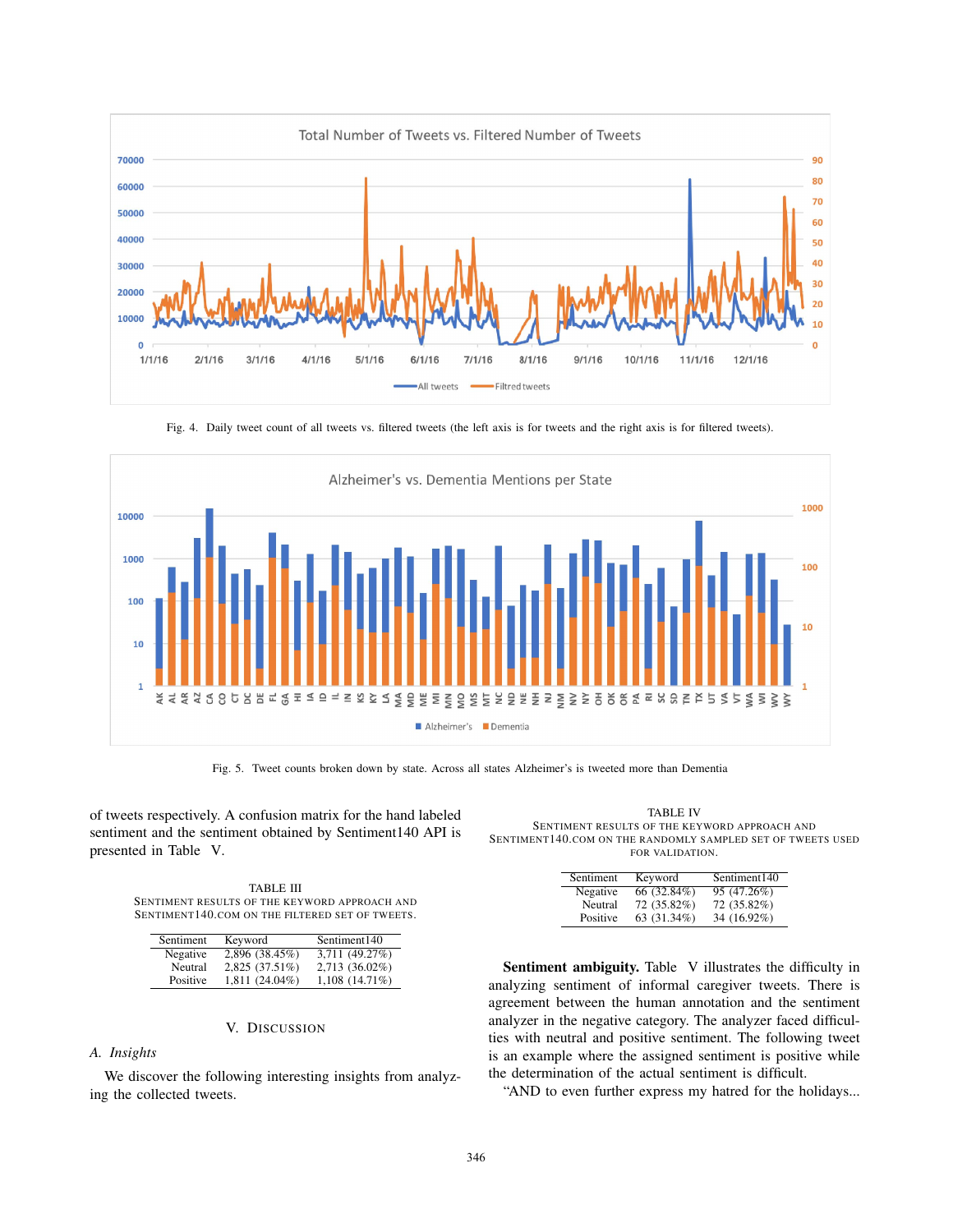

Fig. 6. Filtered tweet counts broken down by state. Users tweet the same amount about the two diseases. This could be due to the fact that most people do not differentiate between Alzheimer's and Dementia.



Fig. 7. All tweets with geographical information mapped according to state. The left map shows the number of tweets per state, while the map on the right shows the number of tweets normalize by state population. The normalization by population brings more insight and provides better estimation Alzheimer's and Dementia across the US.

TABLE V CONFUSION MATRIX FOR THE ACTUAL HAND LABELS AND THE PREDICTIONS MADE BY THE SENTIMENT140 API. THE DIAGONAL NUMBERS ARE MAXIMUM IN EACH ROW AND EACH COLUMN.

| (Predicted)       | Negative | Neutral | Positive |
|-------------------|----------|---------|----------|
| (Actual) Negative | 59       | 23      |          |
| Neutral           | 24       | 31      | Q        |
| Positive          |          | 14      | 20       |

I found out that my grandma has DEMENTIA on CHRIST-MAS. LOL LIFE YOU SO FUNNY"

Need of context. Looking at Tables III and IV we noticed that negative sentiment seems to be higher in the Sentiment149 API results. The distribution is almost the same in the keyword approach results on the filtered set. This is a result of the difficulty of analyzing the content of the tweets based on words only.

Higher stress levels during US Holidays. Looking at Figure 4 we noticed multiple spikes in the number of tweets in the filtered set. There was higher activity around holiday seasons. To be precise around US Thanksgiving, a few days before Christmas, and on Christmas day. Table VI shows that tweets around the holiday season are dominated by negative sentiment. The percentage of negative tweets is higher when compared to Tables III and IV. These spikes make sense taking into consideration that families tend to gather during these holidays and meet with loved ones [23]. Interestingly the biggest spike happened on April 29, 2016 not falling on a national holiday.

Higher Alzheimer's mentions. Figure 5 shows that Alzheimer's tweets are much higher than Dementia counts across all states, while in Figure 6 the counts are almost equivalent across all states in the second figure. This could be due to the people often use the two interchangeably [24].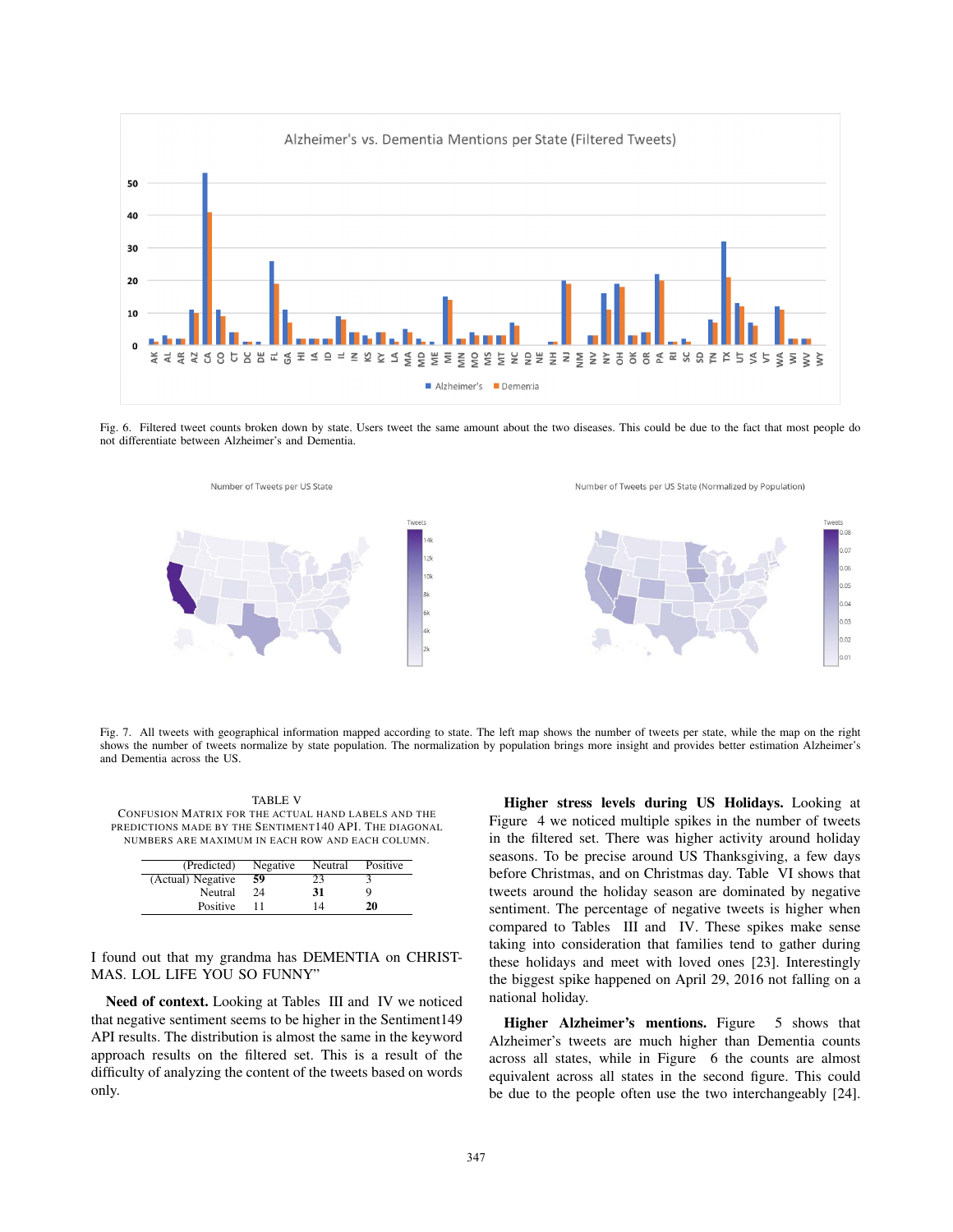Number of Filtered Tweets per US State (Normalized by Population)



Fig. 8. Filtered tweets with geographical information mapped according to state. The left map shows the number of tweets per state, while the map on the right shows the number of tweets normalize by state population. Some state have no activity.

TABLE VI HOLIDAY SENTIMENT OBTAINED BY RUNNING SENTIMENT140 API ON TWEETS FROM THANKSGIVING (11/23-27/2016) AND CHRISTMAS (12/23-27/2016)

|              | Negative      | Neutral     | Positive      |
|--------------|---------------|-------------|---------------|
| Thanksgiving | $67(51.94\%)$ | 45 (34.88%) | $17(13.18\%)$ |
| Christmas    | 93 (58.86%)   | 48 (30.38%) | $17(10.76\%)$ |

Another explanation for the higher counts in Alzheimer's counts in the full set could be that Alzheimer's is not a reversible disease and users tend to promote it aggressively either for job posting, or news articles and activism.

Southwestern states have neutral sentiment. We analyzed the tweet sentiment of the United States by clustering results of states in regions. Table VII shows that most regions lean towards negative sentiment.

TABLE VII SENTIMENT OF INFORMAL CAREGIVER TWEETS BY UNITED STATES REGION. ALL US REGIONS ARE LEANING TOWARDS NEGATIVE SENTIMENT EXCEPT THE SOUTHWEST IS MORE NEUTRAL.)

| US Region | Negative       | Neutral       | Positive     |
|-----------|----------------|---------------|--------------|
| Midwest   | $33(53.23\%)$  | 24 (38.71%)   | $5(8.06\%)$  |
| Northeast | 35 $(48.61\%)$ | 28 (38.89%)   | $9(12.50\%)$ |
| Southeast | 46 (59.74%)    | 26 (33.77%)   | $5(6.49\%)$  |
| Southwest | $17(36.96\%)$  | $20(43.48\%)$ | 9(19.57%)    |
| West      | 66 (62.86%)    | $27(25.71\%)$ | 12 (11.43%)  |

Higher female presence. The data presented in Figure 3 shows that our care recipient counts are higher in females than in males, and the overall ratio is approximately 1.6 women to men. In the individual categories we can also find that grandmothers are mentioned more often than grandfathers; this could be related to the fact that women tend to live longer than men do [25]. According to the Alzheimer's Association [26] the risk of a woman to develop Alzheimer's at age 65 is 1 in 6, compared with 1 in 11 for a man. Women statistically have a higher chance to develop a form of Alzheimer's.

#### *B. Limitations*

Our approach to identify care recipients works well for the most part, but we noticed the complexity of the relationships in the tweets. A simple approach such as the one we presented is unable to capture all care recipients. For example complex relationships as: Husband parents, 80 year old mother etc. Also, to better model and analyze sentiment a larger set of tweets needs to be labeled. The results we show in our study are based on a small set consisting of 200 randomly selected tweets.

## VI. CONCLUSION

In this study we present our preliminary findings of analyzing tweets related to Alzheimer's and Dementia. The data was collected for the period between January 1, 2016 and December 31, 2016. We proposed an approach to identify care recipients and analyzed tweets based on the gender of the recipients and the location of the posted tweets, as well as performed sentiment analysis on the collected tweets using pre-trained sentiment models from prior work. The work provides valuable insights about the unique characteristics of informal caregiving expression on Twitter, which could be very helpful in the development of a future social media health promotion intervention to prevent caregiver burnout. Future work includes building new sentiment analysis models taking into account the unique features of caregiving tweets beyond traditional three categories of positive, neutral, and negative. This work brings us close to the development of a social media health promotion intervention to prevent caregiver burnout.

#### **ACKNOWLEDGMENT**

This work is supported by the Saudi Arabian Ministry of Higher Education and in part by the following grants: NSF award CCF-1409601; DOE awards DE-SC0007456, DE-SC0014330, and the Northwestern Data Science Initiative.